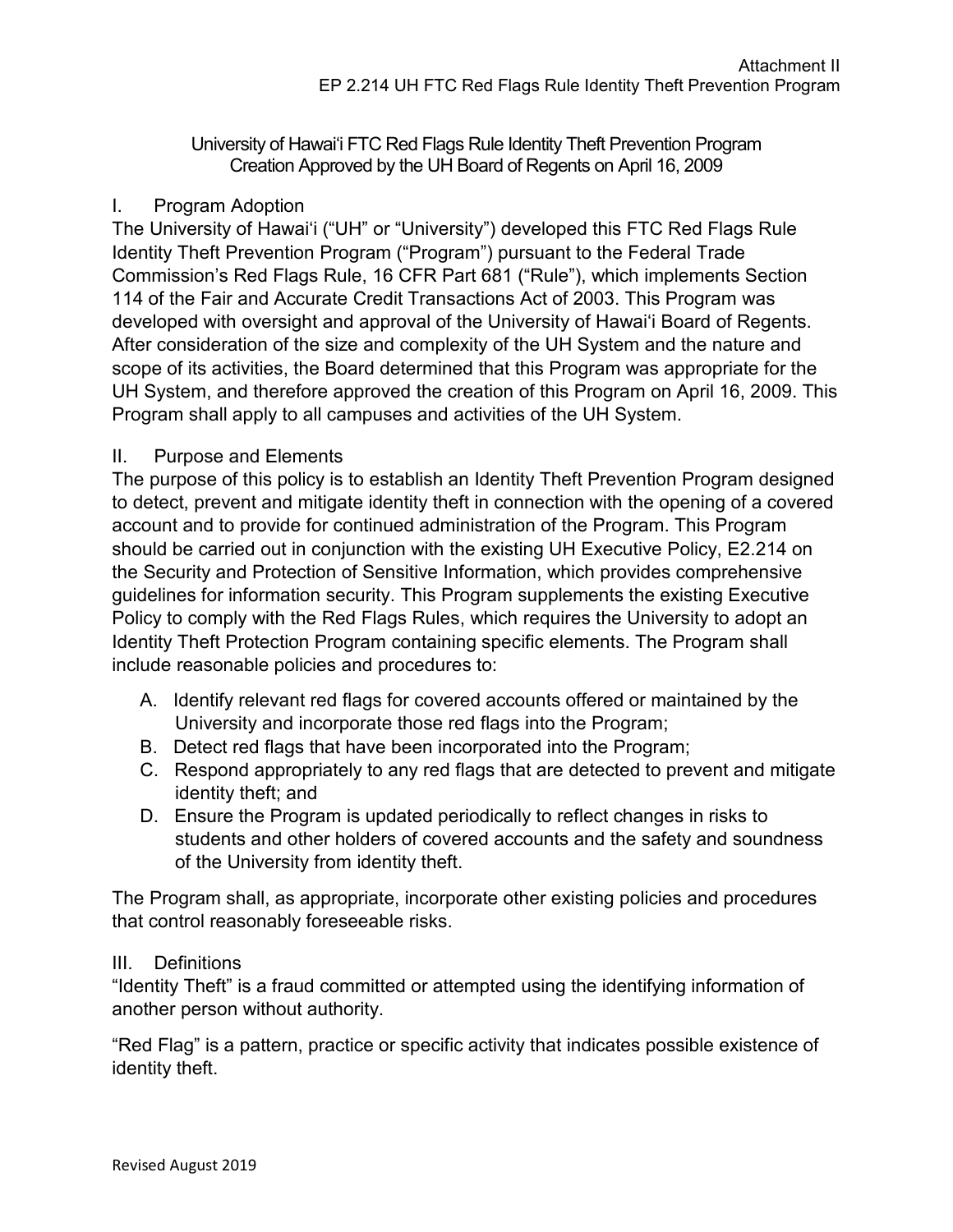"Covered Account" is a continuing relationship established by an individual with the University in which the University extends credit to the individual to obtain goods or services, or accepts a deposit from the individual, primarily for personal, family or household purposes, and that involves or is designed to permit multiple payments or transactions.

"Committee" means an Identity Theft Program Committee comprised of the Vice President for Budget & Finance/Chief Financial Officer, the Vice President for Information Technology Services/Chief Information Officer, the Vice President for Student Affairs, and the Vice President for Administration, or their respective designees.

#### IV. Covered Accounts

The University has identified three types of Covered Accounts:

- A. Tuition and Mandatory Student Fees Installment Payment Plan;
- B. Student Loans;
- C. Services, Rentals, and Miscellaneous Fees, such as medical services, childcare services, facility rentals and use, parking, faculty housing rentals, etc.
- D. University Programs providing debit card-like services

The University shall periodically review this list and identify any other Covered Accounts offered by the University, which shall be incorporated into this Program.

#### V. Identification of Relevant Red Flags

In order to identify relevant Red Flags, the University considers the types of accounts that it offers and maintains, methods it provides to open its accounts, methods it provides to access its accounts, and its previous experiences with Identity Theft. The University will take reasonable steps to identify all persons seeking to open or use a Covered Account, such as requiring a photo ID card, requesting a service in writing, etc., as appropriate based on the nature of the transaction.

The University identifies the following Red Flags:

- A. Suspicious Documents, i.e., identification documents appear to have been altered or forged or identification documents or card on which a person's photograph, signature or physical description is not consistent with the person presenting the document.
- B. Suspicious Personal Identifying Information, i.e., identifying information presented is inconsistent with other information the student provides or with other sources of information; Social Security Number presented is the same as one given by another person; or an address or phone number presented is the same as that of another person.
- C. Suspicious Covered Account Activity or Unusual Use of Account, i.e., change of address for an account followed by a request to change the student's name; payments stop on an otherwise consistently up-to-date account; or account used in a way that is not consistent with prior use.